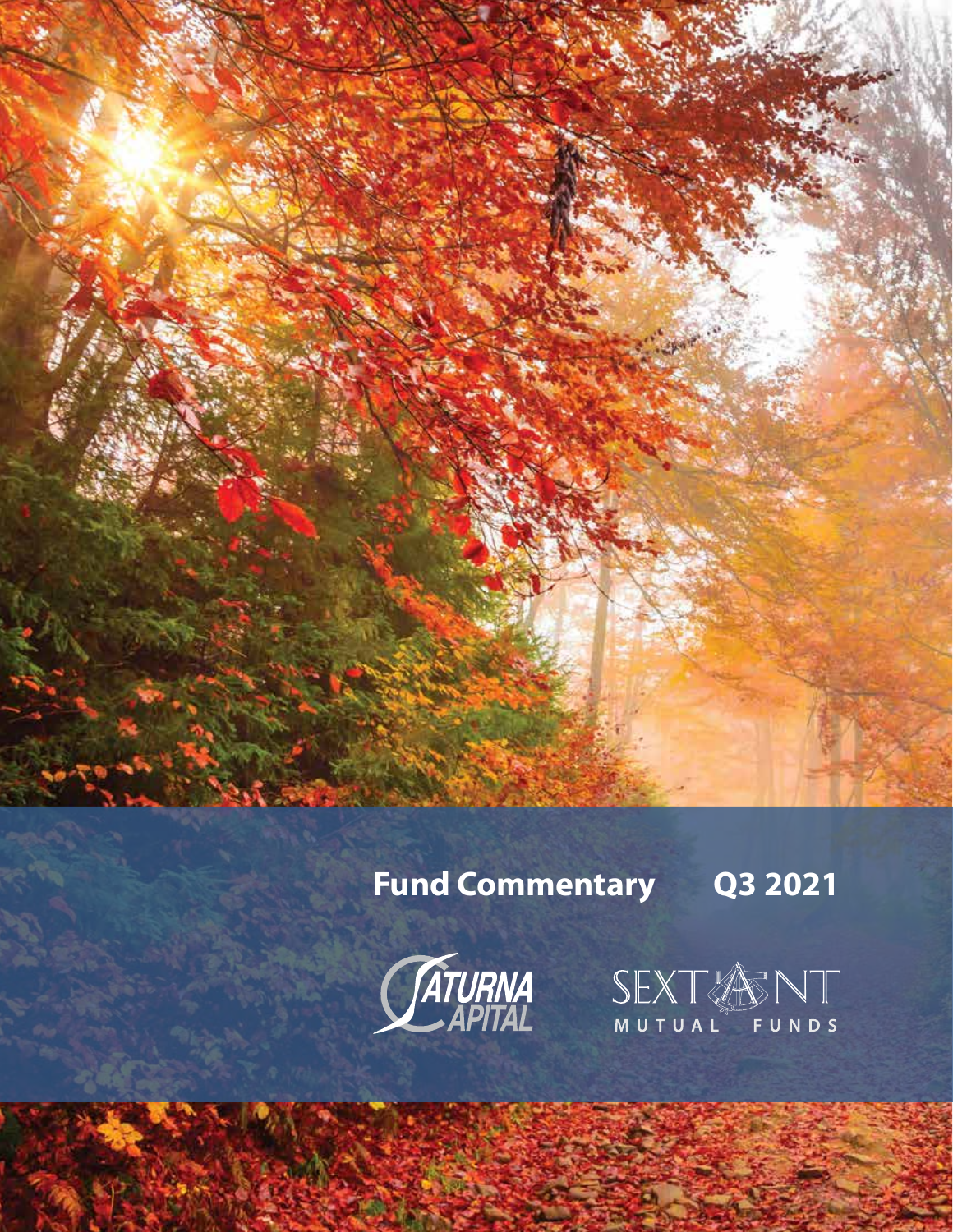| <b>Sextant Short-Term (STBFX) and Bond Income (SBIFX) 10</b> |  |
|--------------------------------------------------------------|--|
|                                                              |  |
|                                                              |  |
|                                                              |  |
|                                                              |  |

*Please consider an investment's objectives, risks, charges, and expenses carefully before investing. To obtain this and other important information about the Sextant Mutual Funds in a current prospectus or summary prospectus, please visit www.sextantfunds.com or call toll-free 1-800-728-8762. Please read the prospectus or summary prospectus carefully before investing. Distributed by Saturna Brokerage Services, a wholly-owned subsidiary of Saturna Capital Corporation, investment adviser to the Sextant Mutual Funds.*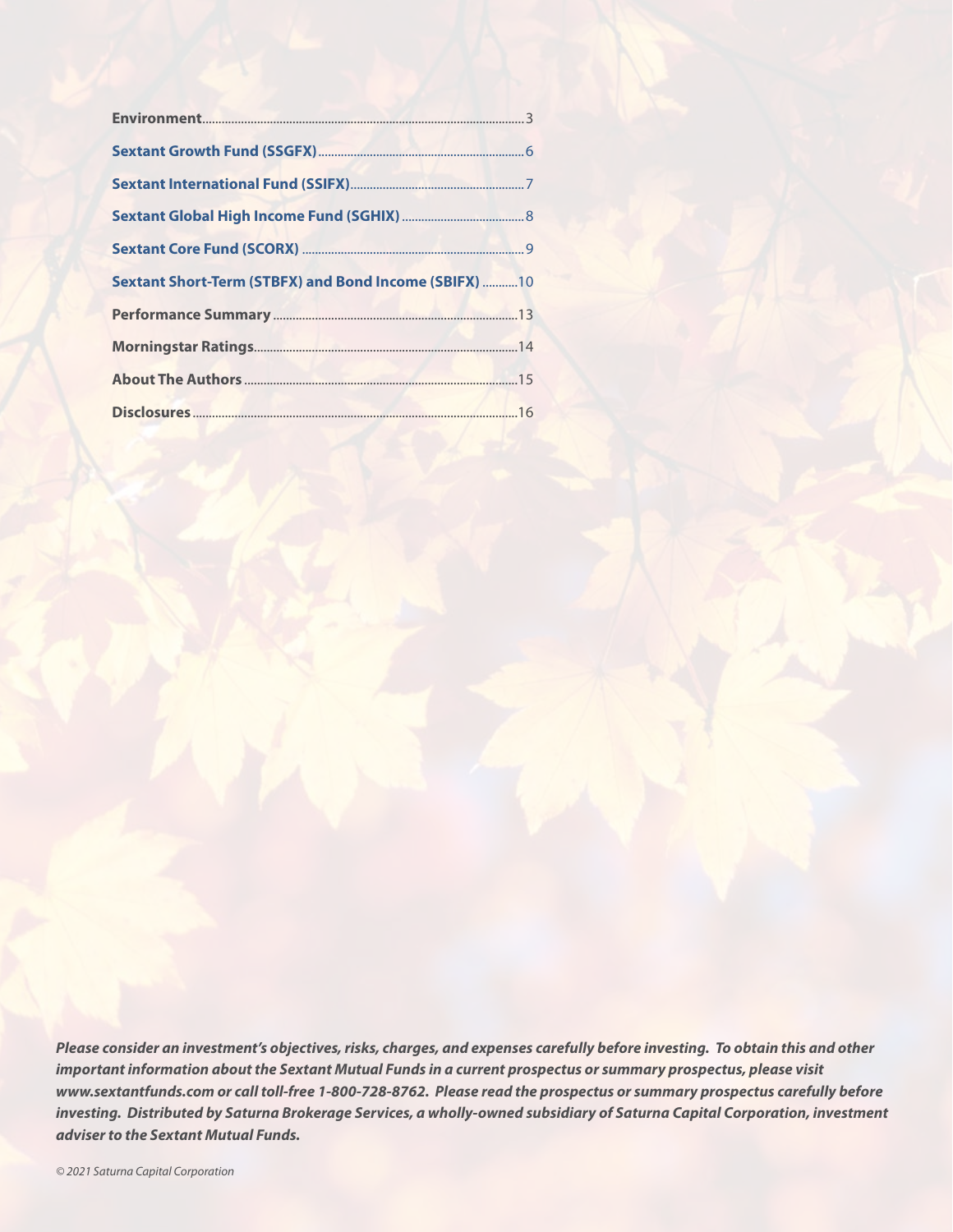**M**arkets across the globe were muted in the third quarter, with the S&P 500 posting a modest 0.58% return and the MSCI ACWI Index falling -0.95%. Emerging markets presented a dark spot, with the MSCI Emerging Markets Index falling -8.09% during the quarter.

Over the past five years, the S&P 500 Index produced positive quarterly returns for 17 out of 20 quarters. Remarkably, the S&P's positive-return trend continued during the COVID-19 pandemic. Since the beginning of March 2020, the Index produced positive monthly returns 14 out of 19 times despite (or because of?) harrowing circumstances.

September 2021 produced one of those few negative-return months as market volatility reasserted itself in the capital markets almost in lockstep with the seasonal onset of autumn. Following the September meeting of the Federal Open Market Committee (FOMC), the capital markets' views on deflation, inflation, or reflation and global GDP trends once again shifted, this time from a deflationary to an inflationary outlook. Nominal interest rates rose, the US Dollar Index rallied, commodities — excluding energy — declined, and equities began to falter, notably in the Technology sector, which benefits from a deflationary outlook. This sorting is likely to continue, shifting back and forth as the effects of the pandemic and policymaker response become apparent.

*Performance data quoted herein represents past performance and does not guarantee future results. Page 3 of 16*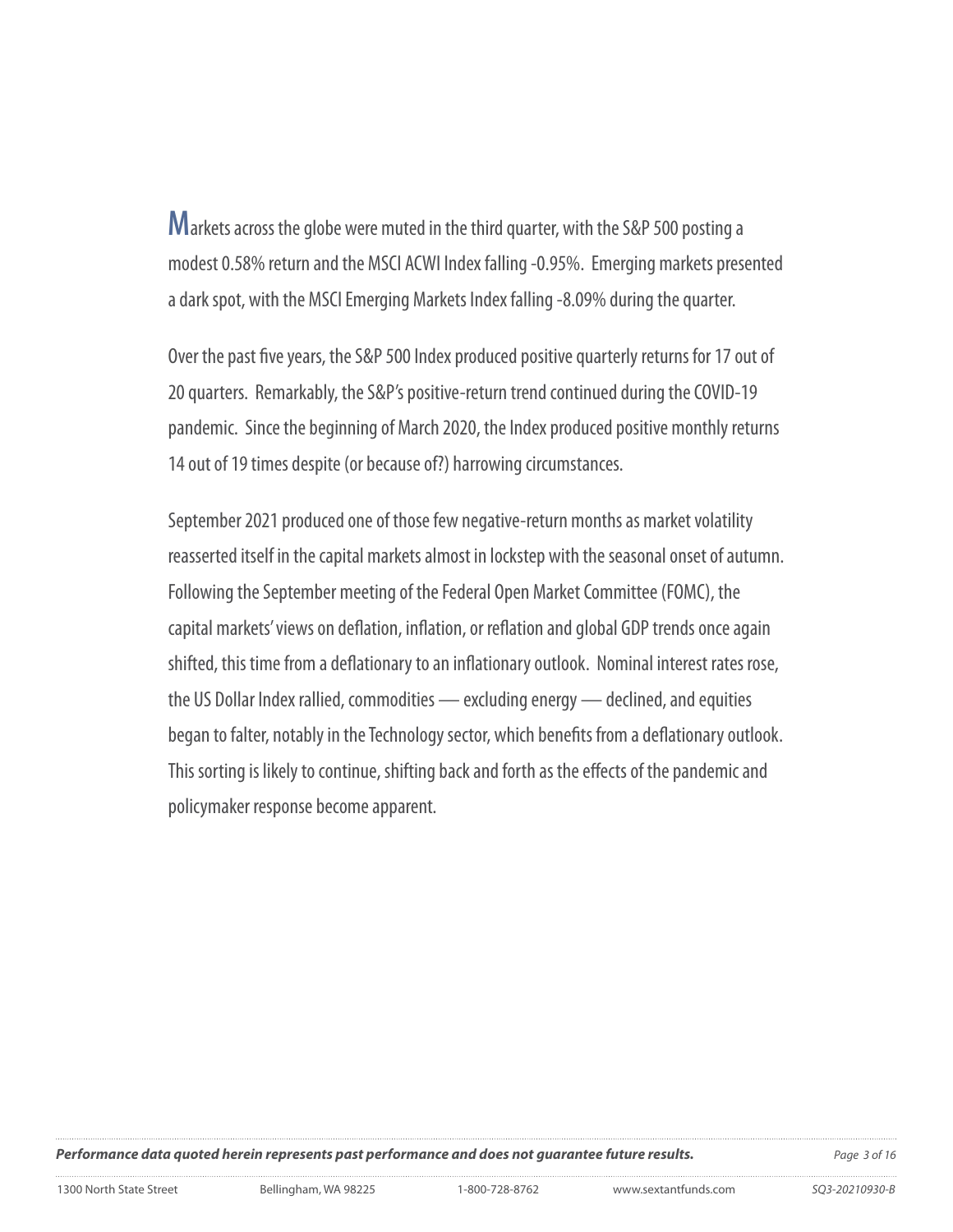

Global central banks are signaling an end to the unprecedented highly accommodative monetary policies. The recent FOMC hawkish tone, with US legislature gridlocked over fiscal spending, points to a tightening of conditions sometime soon, which is typically negative for the capital markets. The rise in US 10-year Treasury yields from 1.310% on August 31 to 1.535% on September 30 is a byproduct of this market volatility. While an increase of 20 basis points may not seem like a large movement when measured on a nominal basis, it does represent a 21% increase in interest rates. During periods of monetary policy shifts, market volatility often reasserts itself among the capital markets.

Exiting the third quarter, the unwinding of the deflation trade and back-up in rates paused the ongoing equity rally led by Technology growth stocks. Combined with elevated valuations, US equities demonstrated vulnerability to another growth/value rotation, or perhaps a correction. September marked a quick reversal of the growth/value trend, with growth trailing. Despite unprecedented expansion of the Federal Reserve's balance sheet and money supply, the US dollar Index remained range-bound, year-to-date.

For now, the inflation theme appears ascendant as supply shocks and deglobalization concerns impact price levels, offsetting some leading indicators of slower global growth. Energy markets, led by natural gas, strengthened as supply constraints met the seasonal demand increase in the northern hemisphere. At this point, the knock-on effects are unclear; however, it reasonable to anticipate that these high energy prices will hamper future economic activity and slow the global recovery. The rise in energy prices is also likely to increase inflationary pressures, which, in turn, is likely to lead market participants to anticipate higher interest rates – at least over the near-term.

US consumer sentiment slackened during the quarter to its lowest point in seven months, but still retained a positive bias. While wages were mixed, hourly compensation for US non-farm businesses and job openings both set a record in the second quarter 2021. Policymakers' plan for the reduction in stimulus benefits combined with higher wages are expected to lift employment over the upcoming quarters. Yet the Citibank Economic Surprise Index trended negative, suggesting that economic forecasters are behind in assessing a slower-than-expected economy.

*Performance data quoted herein represents past performance and does not guarantee future results. Page 4 of 16*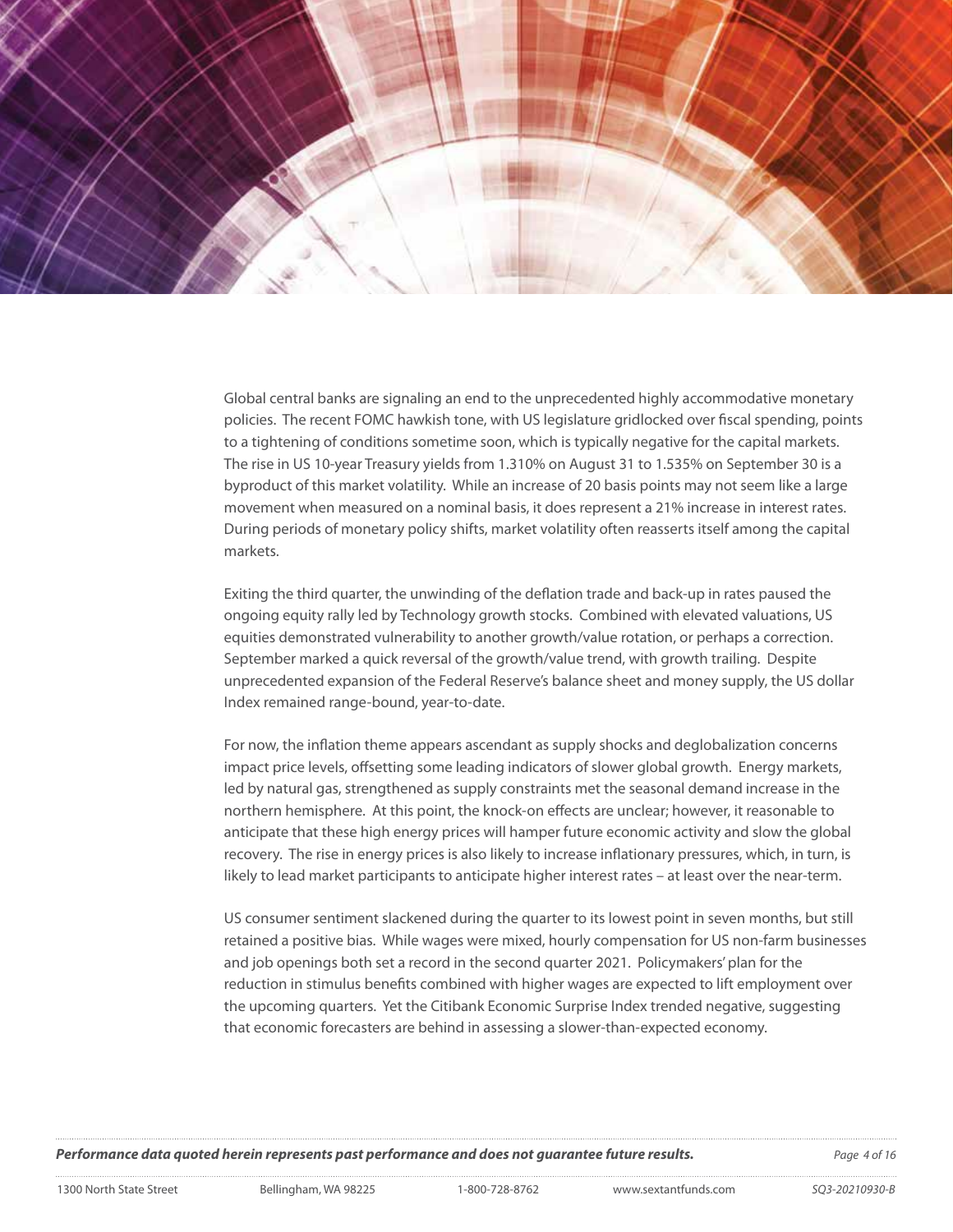

The global Purchasing Managers' Index (PMI) remained positive over the quarter but trended down, with the US remaining the strongest market. Notably, China reported a neutral outlook which will likely decline into the fourth quarter with recent electrical system interruption and Communist party policy decisions to restrain some economic sectors. China's intent to reorder its economy to promote "common prosperity" presents a risk to future global GDP growth that may yet be incorporated into forecaster and investor views. In addition, the slow-moving default of the real estate development company, the Evergrande Group, may signal at least two changes in the China outlook: a policy shift from protecting too-big-to-fail companies and changing from an infrastructure-led to a consumer-led economy. These events may signal slower growth rates in China as well as growth rates of global GDP in the future.

Eventually, the US economy needs to perform ex-stimulus by demonstrating consecutive improving GDP reports and employment trends. Absent some external shock, into the first half of 2022, we expect the markets to sort out these trends and come to grips with a reflation, inflation, or deflation medium-term outlook. Until that point, equity markets will likely remain on-trend while discounting re/ inflation vs. deflation and rotating between growth and value. A fall back to a deflationary outlook with economic prices reset higher will restart the trends witnessed in the second half of 2020. This may occur if the economic impact of fiscal stimulus proves disappointing.

# **"Flation" Station:**  Airing out inflation jargon

**Inflation** – A decrease in the purchasing power of money, often observed in rising prices of goods and services.

**Deflation** – A general reduction in the prices of goods and services; sometimes caused by an increase in productivity or a decrease in demand.

**Reflation** – A monetary policy intended to expand output and stimulate spending. Examples include: tax cuts, lowering interest rates, and increasing the money supply.

**Disinflation** – A temporary slowing in the rate of inflation and considered the opposite of reflation.

**Stagflation** – A slowdown in economic growth during a period of rising inflation; sometimes called "recession-inflation."

**Performance data quoted herein represents past performance and does not guarantee future results.** Page 5 of 16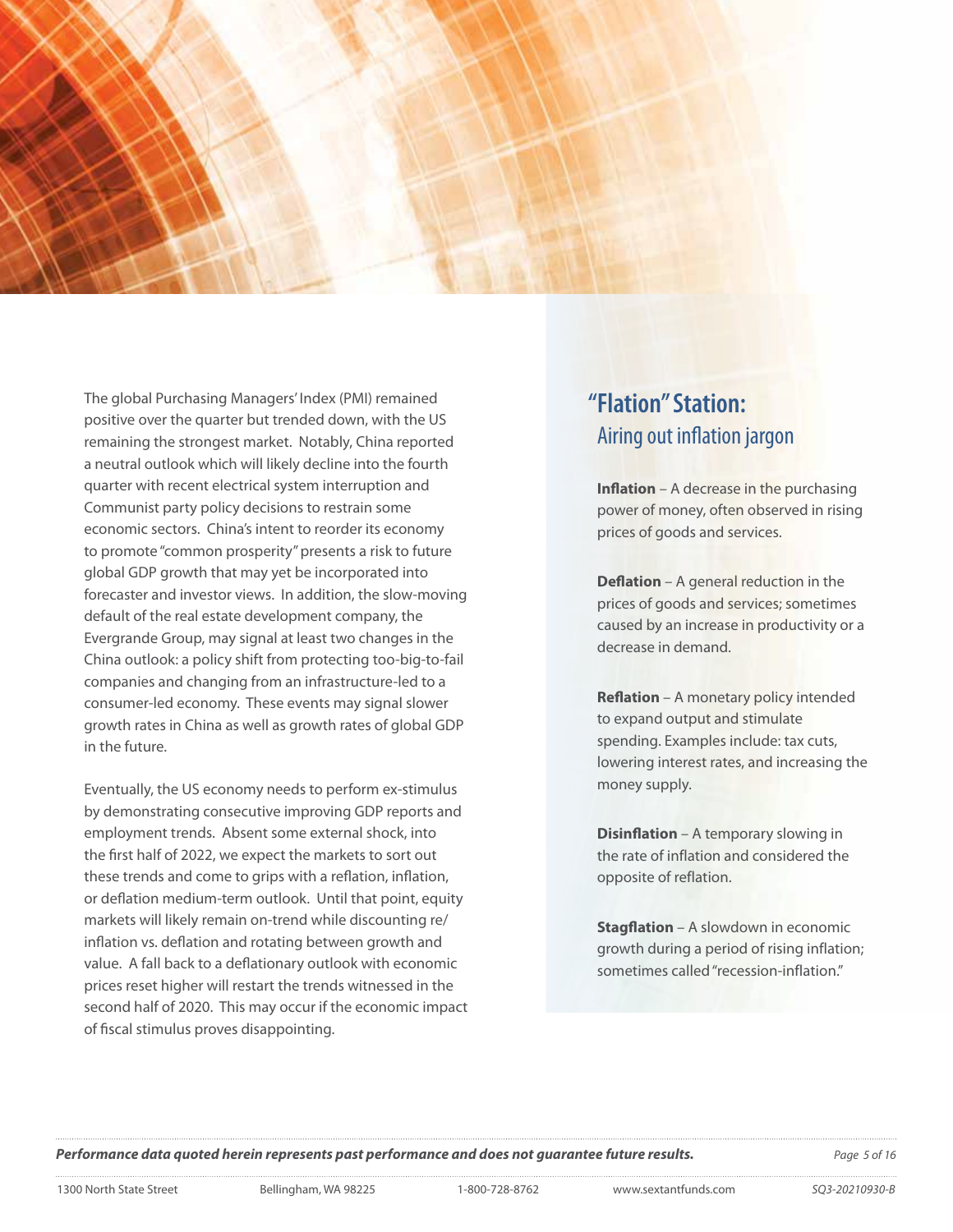# **Sextant Growth Fund**

Similar to the markets overall, the Investor Shares of the Sextant Growth Fund experienced an unremarkable third quarter, slipping -0.34%, compared to the S&P 500 Index gain of 0.58% and the NASDAQ Composite's -0.22% return. Year-todate the Investor Shares returned 9.93% against 15.92% for the S&P 500 and 12.67% for NASDAQ. The quarter demonstrated a Jekyll and Hyde level of instability in terms of index and sector performance. Solid mid-single digit returns through July and August reversed in September as the S&P 500 shed -4.65%. That did not come as a complete surprise, since September holds the top spot as the worst month for stock market returns.<sup>1</sup> More interesting was the previously moribund Energy sector roaring to life. The Finance sector, especially regional banks, also rebounded after treading water through much of the quarter. The reanimation of Finance largely relied on higher rates as the yield on the 10-year Treasury bottomed at 1.17% in August and finished the quarter at 1.49%. At the same time, higher rates punctured the short-term attractiveness of much of the Technology sector.

Technology companies provided the greatest contribution to Fund returns; Alphabet, Microsoft, and Apple all made return visits after ranking among the 10 Largest Contributors in the second quarter. The contribution was generated over July and August, as each of the companies declined in value in September. Costco had a rocky start to the year as the vaccine rollout perhaps convinced investors that shopping habits might normalize. Instead, the spread of the Delta variant, combined with contributions from the millions of new members Costco attracted since the beginning of the pandemic, have powered the business and the share price forward since early March. Oracle couldn't buck the September sell-off, but it was more resilient, shedding just over 1%, which likely has much to do with its modest valuation. Last quarter, Abbott Labs was among the top detractors as it sharply cut guidance on the expectation of fewer COVID-19 test kit sales. That conclusion turned out to be premature and was, in any event, short-term in nature. Medical equipment remains one of our favorite industries, with stent provider Edwards Life also doing well.

*Continued on page 12*

#### **As of September 30, 2021**

| <b>10 Largest Contributors</b>    | <b>Return</b> | <b>Contribution</b> |
|-----------------------------------|---------------|---------------------|
| Alphabet, Class A                 | 9.49%         | 0.54                |
| Microsoft                         | 4.27%         | 0.33                |
| Apple                             | 3.47%         | 0.29                |
| Costco                            | 13.78%        | 0.28                |
| Oracle                            | 12.34%        | 0.26                |
| <b>Edwards Lifesciences</b>       | 9.31%         | 0.24                |
| Lowe's                            | 5.01%         | 0.16                |
| <b>Abbott Laboratories</b>        | 2.29%         | 0.08                |
| Ecolab                            | 1.50%         | 0.08                |
| <b>PNC Financial Services</b>     | 3.23%         | 0.06                |
|                                   |               |                     |
|                                   |               |                     |
| <b>10 Largest Detractors</b>      | <b>Return</b> | <b>Contribution</b> |
| <b>Stanley Black &amp; Decker</b> | $-14.13%$     | $-0.37$             |
| Amazon.com                        | $-4.51%$      | $-0.31$             |
| <b>RPM</b> International          | $-12.06%$     | $-0.28$             |
| Take-Two Interactive Software     | $-12.96%$     | $-0.26$             |
| Qualcomm                          | $-9.34%$      | $-0.24$             |
| PayPal                            | $-10.73%$     | $-0.23$             |
| Newmont                           | $-13.51%$     | $-0.23$             |
| Mastercard, Class A               | $-4.66%$      | $-0.22$             |
| Nike, Class B                     | $-5.84%$      | $-0.13$             |
| Adobe                             | $-1.69%$      | $-0.12$             |

| <b>Top 10 Holdings</b> | <b>Portfolio Weight</b> |
|------------------------|-------------------------|
| Apple                  | 8.81%                   |
| Microsoft              | 8.30%                   |
| Amazon.com             | $6.90\%$                |
| Adobe                  | 6.81%                   |
| Alphabet, Class A      | 6.59%                   |
| Mastercard, Class A    | 4.83%                   |
| Abbott Laboratories    | 3.83%                   |
| Lowe's                 | 354%                    |
| Edwards Lifesciences   | 3.01%                   |
| Starbucks              | 2.52%                   |
|                        |                         |

*Performance data quoted herein represents past performance and does not guarantee future results. Page 6 of 16*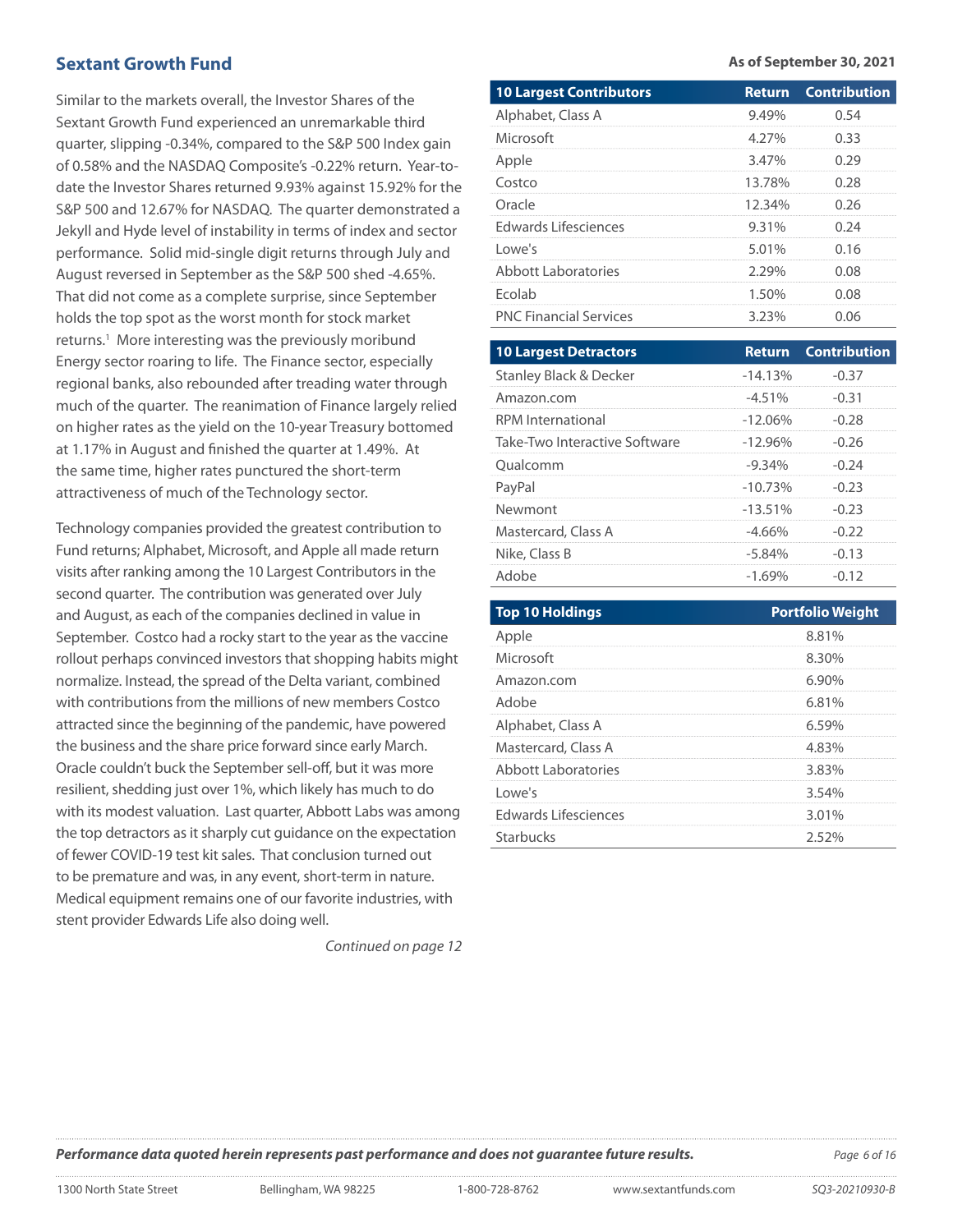# **Sextant International Fund**

The Sextant International Fund Investor Shares appreciated 4.29% in the third quarter of 2021, compared to a decline of -0.35% for the benchmark MSCI EAFE Index over the same period. Year-to-date, the Investor Shares of the Fund gained 11.41%, which exceeded the benchmark return of 8.79%.

During the month of September, the equity factor rotation reversed from growth to value. This led to a sharp performance reversal within the quarter from the year-todate high mark. Despite the reversal, the third quarter's performance is primarily attributable to the Fund's overweight Technology sector position.

The Fund generally holds positions in larger companies with strong balance sheets; the average market capitalization of the positions exceeded \$90 billion, and the position-weighted trailing 12-month average debt to market capitalization was 10.8% at quarter-end. The Fund ended the third quarter in a somewhat defensive posture, holding a cash balance of 4.7%.

Dassault, a French software company and one of the top five largest positions in the portfolio, provided the largest contribution to returns during the quarter, appreciating 8.15% for the period. Another software company in the top five, Nice (Israel), produced the second largest contribution. For each quarter in 2021, ASML (Netherlands), provided a large positive contribution to performance. Rio Tinto (UK) and Nintendo (Japan) led detractors for the third quarter. The Top 10 Holdings accounted for 61.4% of assets at the end of the quarter.

At quarter-end, the two largest sector allocations were Technology at 51.7% and Health Care at 13.4% of the portfolio. The Fund held 31 equity positions, an increase of five since year-end 2020, with an average position size of 3.2%. Over the next several quarters, we anticipate the continued reduction of the top 10 position concentration and the addition of new positions to the portfolio.

#### **As of September 30, 2021**

| <b>10 Largest Contributors</b> | <b>Return</b> | <b>Contribution</b> |
|--------------------------------|---------------|---------------------|
| Dassault Systemes ADR          | 8.15%         | 1.24                |
| <b>NICE Systems ADR</b>        | 14.78%        | 1.20                |
| ASML Holding                   | 7.86%         | 1.10                |
| <b>Wolters Kluwer</b>          | 6.24%         | 0.98                |
| Novo Nordisk ADR               | 15.22%        | 0.79                |
| Mercadol ibre                  | 7.81%         | 0.77                |
| Sony ADR                       | 13.74%        | 0.39                |
| Alcon                          | 16.32%        | 0.36                |
| Accenture, Class A             | 8.83%         | 0.28                |
| Murata Manufacturing           | 12.27%        | 0.22                |

| <b>10 Largest Detractors</b> | <b>Return</b> | <b>Contribution</b> |
|------------------------------|---------------|---------------------|
| Rio Tinto ADR                | $-14.70%$     | $-0.45$             |
| Nintendo                     | $-16.40%$     | $-0.40$             |
| Koninklijke Philips          | $-10.58%$     | $-0.23$             |
| Agnico-Eagle Mines           | $-13.70%$     | $-0.23$             |
| <b>TE Connectivity</b>       | $-7.32%$      | $-0.18$             |
| Novartis ADR                 | $-10.37%$     | $-0.17$             |
| l'Oreal                      | $-7.19%$      | $-0.16$             |
| Schneider Flectric           | $-6.39%$      | $-0.15$             |
| Iberdrola                    | $-15.38%$     | $-0.11$             |
| Hermes International         | $-4.80%$      | $-0.10$             |

| <b>Top 10 Holdings</b>  | <b>Portfolio Weight</b> |
|-------------------------|-------------------------|
| <b>ASML Holding</b>     | 12.31%                  |
| MercadoLibre            | 9.08%                   |
| <b>NICE Systems ADR</b> | 8.32%                   |
| <b>Wolters Kluwer</b>   | 6.96%                   |
| Dassault Systemes ADR   | $6.10\%$                |
| Novo Nordisk ADS        | 5.04%                   |
| Accenture, Class A      | 3.88%                   |
| Sony ADS                | 3.63%                   |
| OpenText                | 3.20%                   |
| Rio Tinto ADS           | 2.88%                   |

*Performance data quoted herein represents past performance and does not guarantee future results. Page 7 of 16*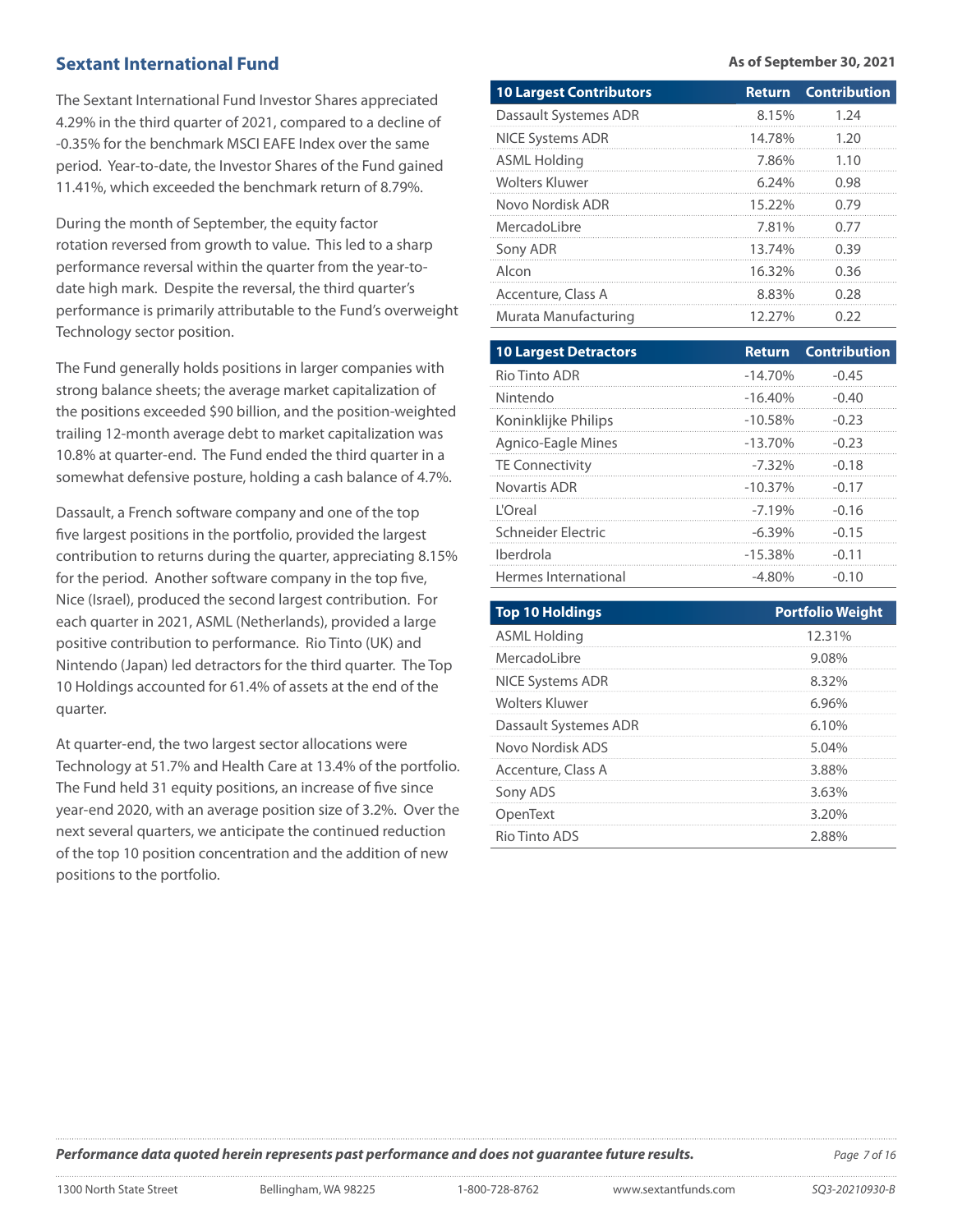# **Sextant Global High Income Fund**

The Sextant Global High Income Fund returned 0.09% for the third quarter of 2021, ending the period at \$9.2 million in total net assets, with 15.75% in cash and equivalents. The Fund's equity benchmark, the S&P Global 1200, returned -0.65%, while its fixed-income benchmark, the Bloomberg Barclays Global High Yield Corporate Index, returned -0.23%. The Fund's Morningstar World Allocation peer group returned -1.23%.

## *Factors Influencing Performance During the Quarter*

A resurgence of COVID-19 infections weighed on the global economic recovery during the quarter, while supply chain and logistics backups resulted in shortages and price spikes, particularly in the automobile and semiconductor industries, threatening both sales growth and profit margins. Equity markets fell from recent highs as investors took note of a more pessimistic outlook from corporate earnings reports. Concerns about China's highly indebted property sector reverberated through markets after the country's second largest property developer, China Evergrande, teetered on the brink of default.

At quarter-end, investors prepared for an unwinding of monetary stimulus by the Federal Reserve as economic growth remained resilient and inflation concerns mounted. Interest rates nudged higher, driven in part by perennial haggling in Congress over raising the debt ceiling, and the renewed threat (albeit remote) that the US could default on debt payments if legislators and policymakers couldn't work out a solution.

The Fund's largest third quarter contributor was the Norwegian energy company Equinor, which benefited from a rise in oil prices. Mining company South 32 was the second largest contributor as aluminum and nickel prices surged to multi-year highs. On the other hand, a steep drop in iron ore prices weighed on another mining company holding, BHP, which was the largest detractor from the Fund's performance.

### *Looking Ahead*

The supply chain issues impacting the global economy raised questions about the fragility of the trade and logistics management practices that have been embraced by operations teams for decades. The amount of time it could take to untie these knots is unknown, and if companies choose to rethink their approach to inventory and supply management, the transition could mean several years of pressure on margins and lower returns on capital.

*Continued on page 12*

**As of September 30, 2021**

| <b>10 Largest Contributors</b>                | <b>Return</b> | <b>Contribution</b> |
|-----------------------------------------------|---------------|---------------------|
| Equinor ADR                                   | 21.15%        | 0.84                |
| South 32 ADR                                  | 15.52%        | 0.65                |
| Skandinaviska Enskilda Banken, Class A        | $9.57\%$      | 0.35                |
| Royal Dutch Shell ADR, Class A                | 11.61%        | 0.19                |
| <b>TotalEnergies ADR</b>                      | 7.76%         | 0.15                |
| Cisco Systems                                 | 3.41%         | 0.11                |
| Delta Air Lines (3.75% 10/28/2029)            | 2.89%         | 0.08                |
| Lincoln National (2.17% 04/20/2067)           | 2.08%         | 0.05                |
| Ford Motor (6.375% 02/01/2029)                | 1.65%         | 0.05                |
| Allegheny Technologies (5.875%<br>08/15/2023) | 2.94%         | 0.05                |

| <b>10 Largest Detractors</b>             |            | <b>Return Contribution</b> |
|------------------------------------------|------------|----------------------------|
| <b>BHP Biliton ADR</b>                   | $-21.76%$  | $-0.91$                    |
| Micro Focus International                | $-26.59%$  | $-0.64$                    |
| Virtu Financial                          | $-10.71%$  | $-0.41$                    |
| Novartis ADR                             | $-10.37\%$ | $-0.26$                    |
| SK Telecom                               | $-4.17%$   | $-0.15$                    |
| Brazil (8.50% 01/05/2024)                | $-8.85%$   | $-0.15$                    |
| Orange ADR                               | $-5.33\%$  | $-0.13$                    |
| AT&T                                     | $-4.42%$   | $-0.11$                    |
| <b>ICAHN Enterprises Depositary Unit</b> | $-5.84%$   | $-0.10$                    |
| Brazil (12.50% 01/05/2022)               | $-7.40%$   | $-0.08$                    |

| <b>Top 10 Holdings</b>                 | <b>Portfolio Weight</b> |       |
|----------------------------------------|-------------------------|-------|
| South32 ADR                            | Equity                  | 4.75% |
| Equinor ADR                            | Equity                  | 4.73% |
| Skandinaviska Enskilda Banken, Class A | Equity                  | 3.84% |
| Virtu Financial                        | Equity                  | 3.33% |
| SK Telecom ADR                         | Equity                  | 3.28% |
| <b>BHP Biliton ADR</b>                 | Equity                  | 3.21% |
| Nissan Motor (4.81% 09/17/2030)        | Rond                    | 3.06% |
| Netflix (4.375% 11/15/2026)            | Bond                    | 3.05% |
| Cisco Systems                          | Equity                  | 2.97% |
| Jefferies Group (5.125% 01/20/2023)    | Rond                    | 288%  |

*Performance data quoted herein represents past performance and does not guarantee future results. Page 8 of 16*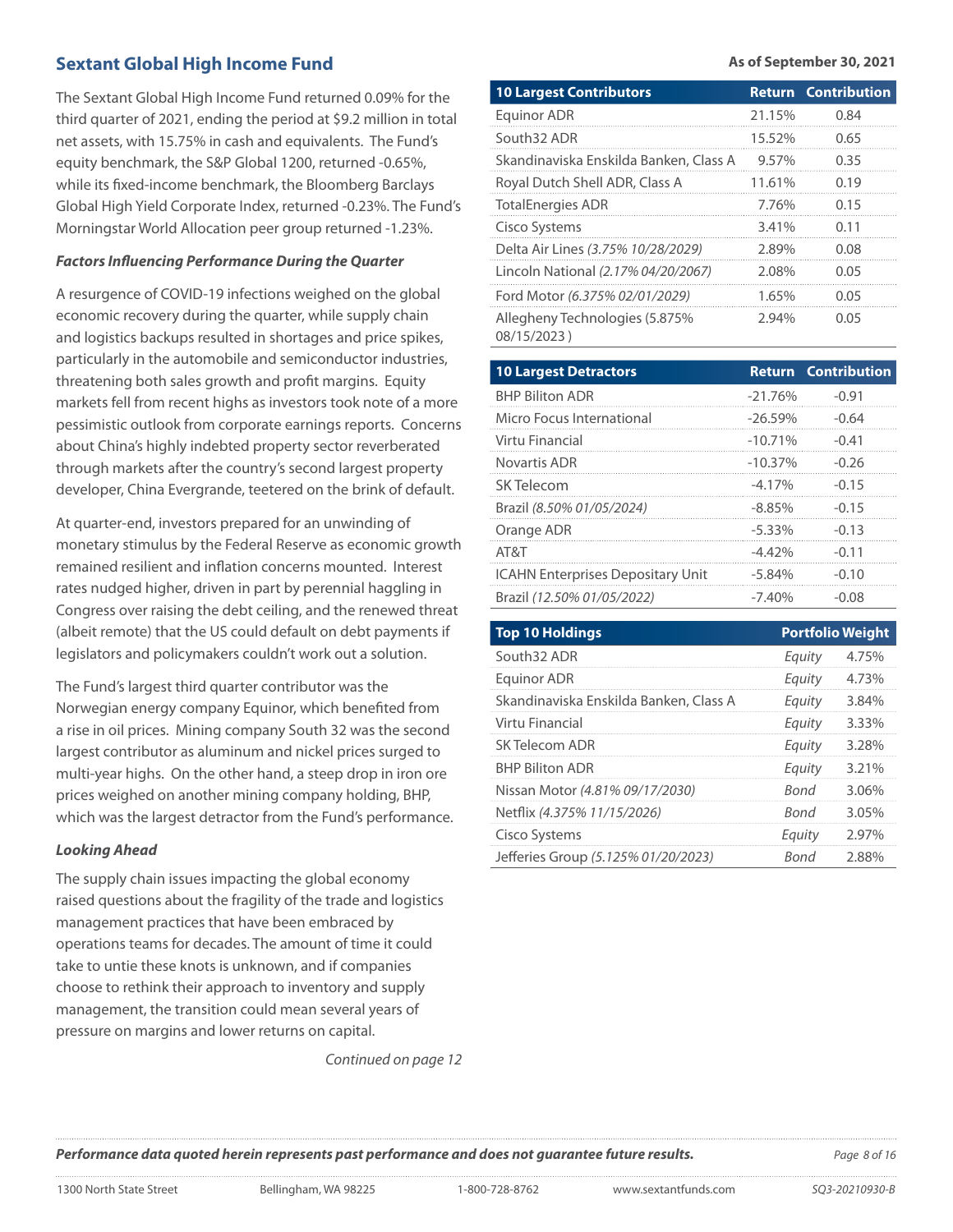# **Sextant Core Fund**

The Sextant Core Fund declined -1.27% in the third quarter, trailing the benchmark Dow Jones Moderate Portfolio Index, which declined -0.83% for the same period. Year-to-date, the Fund's return of 4.41% trailed the benchmark return of 6.37%. The Fund ended the third quarter of 2021 with defensive posture, holding a cash balance of approximately 10.6%.

# *Equities*

The Sextant Core Fund's mandate specifies a 60% allocation to equity securities, with two-thirds being US-domiciled companies and one-third foreign-domiciled companies. For July, August, and September, the Fund averaged an equity allocation of 60.9% and finished the third quarter at 59.7%. Position performance was dispersed across sectors for both contributors and detractors. Notable positive contributors included ConocoPhillips, Novo Nordisk, Oracle, and Sony, while Virtu Financial and VF Corp were notable detractors. At quarterend, the two largest equity sector allocations were Technology at 12.6% and Health Care at 10.7% of the portfolio. The Fund held 58 equity positions with an average market capitalization of \$215 billion and an average position size of 1.0%.

# *Fixed Income*

At the end of the third quarter, the Fund's bond allocation was 29.7% with a cash balance of 10.6% for a combined 40.3% of the Fund's assets, in-line with the target of 40%. The resurgence of COVID-19 transmissions during the summer hampered the economic recovery and US interest rates declined in July and August. However, by the end of September, interest rates had nudged slightly higher than where they had started the quarter. This rise was driven in part by perennial haggling in Congress over raising the debt ceiling and the renewed threat, albeit remote, that the US could default on debt payments if legislators and policymakers couldn't work out a solution. Investors are also preparing for the Federal Reserve to begin unwinding monetary stimulus as inflation concerns mount.

# *Looking Forward*

Throughout the first nine months of 2021, the capital markets attempted to sort out divergent global GDP trends and come to grips with an inflation or deflation medium-term outlook. This sorting is likely to continue through year-end as the effects of the pandemic and policymaker response become apparent.

*Continued on page 12*

#### **As of September 30, 2021**

| <b>10 Largest Contributors</b>                              | <b>Return</b> | <b>Contribution</b>     |
|-------------------------------------------------------------|---------------|-------------------------|
| ConocoPhillips                                              | 12.15%        | 0.15                    |
| Novo Nordisk ADS                                            | 15.22%        | 0.15                    |
| Oracle                                                      | 12.34%        | 0.14                    |
| Sony ADR                                                    | 13.74%        | 0.12                    |
| Royal Dutch Shell ADR, Class A                              | 11.61%        | 0.12                    |
| Alphabet, Class A                                           | 9.49%         | 0.11                    |
| Pfizer                                                      | 10.83%        | 0.11                    |
| NextEra Energy                                              | 7.64%         | 0.11                    |
| Canadian National Railway                                   | 10.03%        | 0.10                    |
| JP Morgan Chase                                             | 5.85%         | 0.08                    |
|                                                             | <b>Return</b> |                         |
| <b>10 Largest Detractors</b>                                |               | <b>Contribution</b>     |
| Virtu Financial, Class A                                    | $-10.71%$     | $-0.21$                 |
| VF                                                          | $-17.79%$     | $-0.20$                 |
| Nintendo ADR                                                | $-18.31%$     | $-0.17$                 |
| Newmont                                                     | $-13.51%$     | $-0.17$                 |
| <b>Stanley Black &amp; Decker</b>                           | $-14.13%$     | $-0.14$                 |
| <b>Ross Stores</b>                                          | $-12.00%$     | $-0.13$                 |
| Amgen                                                       | $-12.09%$     | $-0.13$                 |
| <b>Bristol-Myers Squibb</b>                                 | $-10.06%$     | $-0.13$                 |
| <b>Barrick Gold</b>                                         | $-11.70%$     | $-0.12$                 |
| <b>Novartis ADR</b>                                         | $-10.37%$     | $-0.11$                 |
| <b>Top 10 Holdings</b>                                      |               | <b>Portfolio Weight</b> |
| United States Treasury Bond                                 | Bond          | 2.57%                   |
| $(6.25\% 8/15/2023)$                                        |               |                         |
| Welltower (4.25% 4/15/2028)                                 | Bond          | 2.09%                   |
| Johnson Controls International                              | Equity        | 1.99%                   |
| <b>United States Treasury Note</b><br>$(2.75\% 11/15/2023)$ | Bond          | 1.94%                   |
| Virtu Financial                                             | Equity        | 1.93%                   |
| Walt Disney (6.4% 12/15/2035)                               | Bond          | 1.91%                   |

| Top 10 Holdings                                      |        | Portfolio Weight |
|------------------------------------------------------|--------|------------------|
| United States Treasury Bond<br>$(6.25\%8/15/2023)$   | Bond   | 2.57%            |
| Welltower (4.25% 4/15/2028)                          | Bond   | $2.09\%$         |
| Johnson Controls International                       | Equity | 1.99%            |
| United States Treasury Note<br>$(2.75\% 11/15/2023)$ | Bond   | 1.94%            |
| Virtu Financial                                      | Equity | 1.93%            |
| Walt Disney (6.4% 12/15/2035)                        | Bond   | 1.91%            |
| Pacificorp (6.00% 01/15/2039)                        | Bond   | 1.84%            |
| Apple                                                | Equity | 1.79%            |
| Abbott Laboratories                                  | Equity | 1.68%            |
| NextEra Energy                                       | Equity | 1.66%            |

*Performance data quoted herein represents past performance and does not guarantee future results. Page 9 of 16*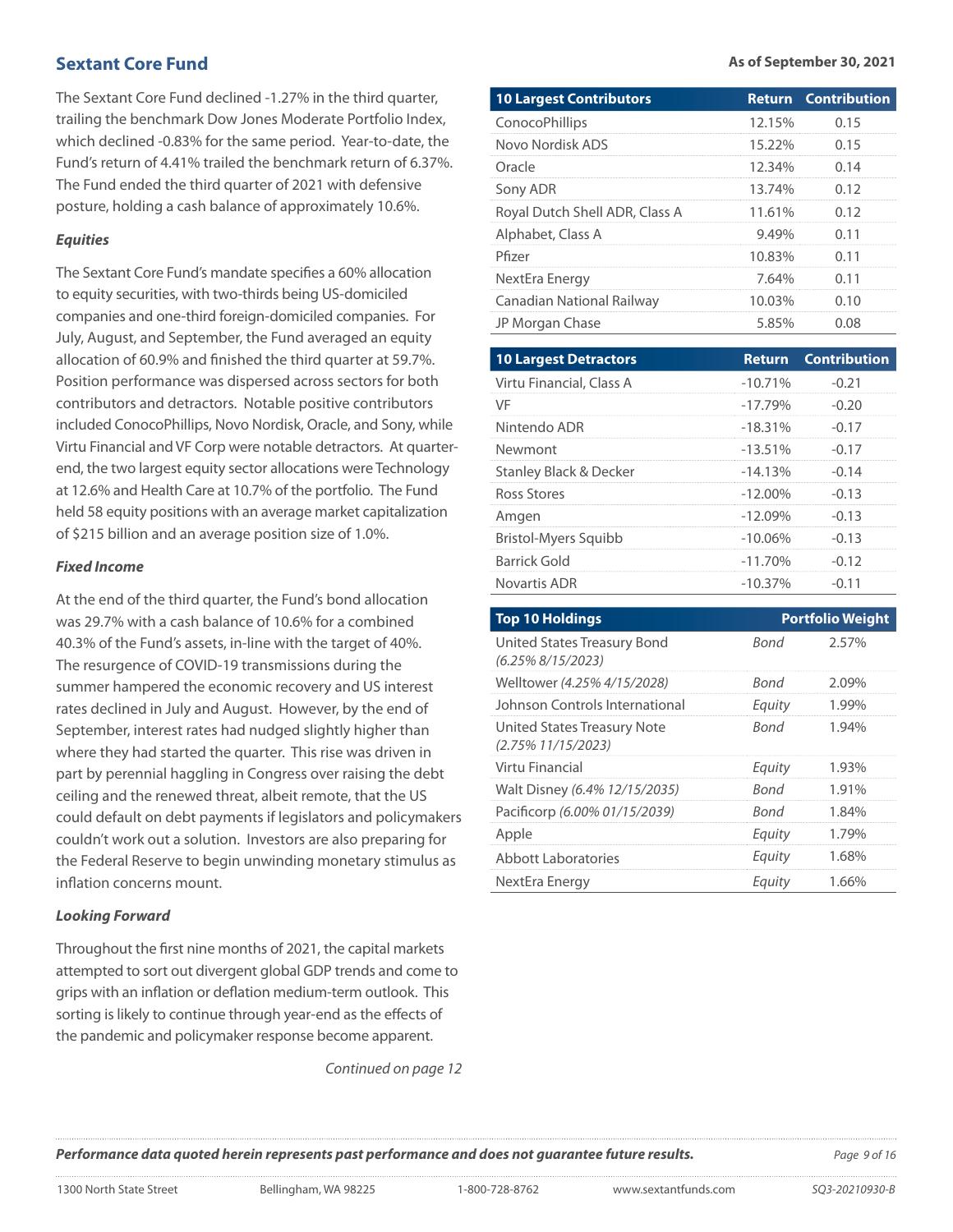# **Sextant Short-Term Bond Fund, Sextant Bond Income Fund As of September 30, 2021**

Year-to-date, the Sextant Short-Term Bond Fund returned -0.56% compared to its benchmark, the FTSE US BIG Govt/ Corp 1-3 Year Bond Index, which returned 0.11%. For the third quarter the Fund returned -0.15% versus 0.09% for the Index.

The Sextant Bond Income Fund returned -2.94% year-to-date, compared to the -1.58% return of its benchmark, the FTSE US BIG Bond Index. For the third quarter the Fund returned -0.35% versus 0.02% for the Index.

# **Sextant Short-Term Bond Fund Maturity Breakdown**



# **Sextant Bond Income Fund Maturity Breakdown**



| <b>Sextant Short-Term Bond Fund</b>                 |                         |
|-----------------------------------------------------|-------------------------|
| <b>Top 10 Holdings</b>                              | <b>Portfolio Weight</b> |
| United States Treasury Note (2.50%<br>08/15/2023)   | 6.67%                   |
| United States Treasury Note (2.625%)<br>12/31/2025) | 5.96%                   |
| McCormick (2.70% 08/15/2022)                        | 4.35%                   |
| United States Treasury Note (2.875%<br>04/30/2025)  | 3.68%                   |
| Exelon Generation (3.25% 06/01/2025)                | 3.64%                   |
| Gilead Sciences (2.5% 09/01/2023)                   | 3.54%                   |
| Oualcomm (2.60% 01/30/2023)                         | 3.51%                   |
| Burlington Northern Santa Fe (3.05%<br>09/01/2022)  | 3.48%                   |
| Microsoft (2.375% 05/01/2023)                       | 3.47%                   |
| Costco Wholesale (2.75% 5/18/24)                    | 3.47%                   |

In both Funds, the main driver of performance this year has been duration. Both Funds have durations that are longer than their respective benchmarks; the Short-Term Bond Fund has an effective duration of 2.15 years versus 1.86 for the Index and the Bond Income Fund carries an effective duration of 9.57 years relative to 6.39 for the Index. This was a detractor in the first quarter when interest rates rose, a major contributor in the second quarter when rates fell, and relatively neutral for the third quarter. Despite volatility in the rates market, the Treasury curve ended the third quarter close to where it was at the end of the second. Both Funds shortened their duration slightly over the quarter in anticipation of the potential for a rising rate environment. The Short-Term Bond Fund exited positions in the five-year to seven-year maturity bucket and increased holdings in the one-year and shorter space. The Bond Income Fund continues to employ a barbell structure with most holdings outside of 10 years, some exposure in short maturities, and select strategic positions in the belly of the curve.

# *Yield Curve and Maturity Distribution*

Changes in inflation expectations have been a driving force in the changing shape of the yield curve. At the beginning of May, commodities started to rollover, led by the much talked about price of lumber but also seen in grain and industrial metal prices. However, Treasury rates fell after the second quarter, with the 30-year falling from 2.08% on June 30 to as low as 1.8% in early August. This trend changed after the Federal Reserve meeting in September, which spurred rates higher. The long end of the curve rose 23 basis points, ending the quarter at 2.05%. The five-year Treasury reached

| <b>Bond Income Fund</b>                            |                         |
|----------------------------------------------------|-------------------------|
| <b>Top 10 Holdings</b>                             | <b>Portfolio Weight</b> |
| United States Treasury Bond (4.25%)<br>05/15/2039) | 8.42%                   |
| United States Treasury Bond (3.375%<br>11/15/2048) | 5.72%                   |
| United States Treasury Bond (5.375%<br>02/15/2031) | 4.32%                   |
| Apple (4.50% 02/23/2036)                           | 3.53%                   |
| Microsoft (4.20% 11/03/2035)                       | 3.45%                   |
| lntel (4.00% 12/15/2032)                           | 3.41%                   |
| Home Depot (5.875% 12/16/2036)                     | 3.40%                   |
| Burlington Northern Santa Fe (5.05%<br>03/01/2041) | 3.25%                   |
| Praxair (3.55% 11/07/2042)                         | 3.16%                   |
| Puget Sound Energy (4.434% 11/15/2041)             | 2.84%                   |

*Performance data quoted herein represents past performance and does not guarantee future results. Page 10 of 16*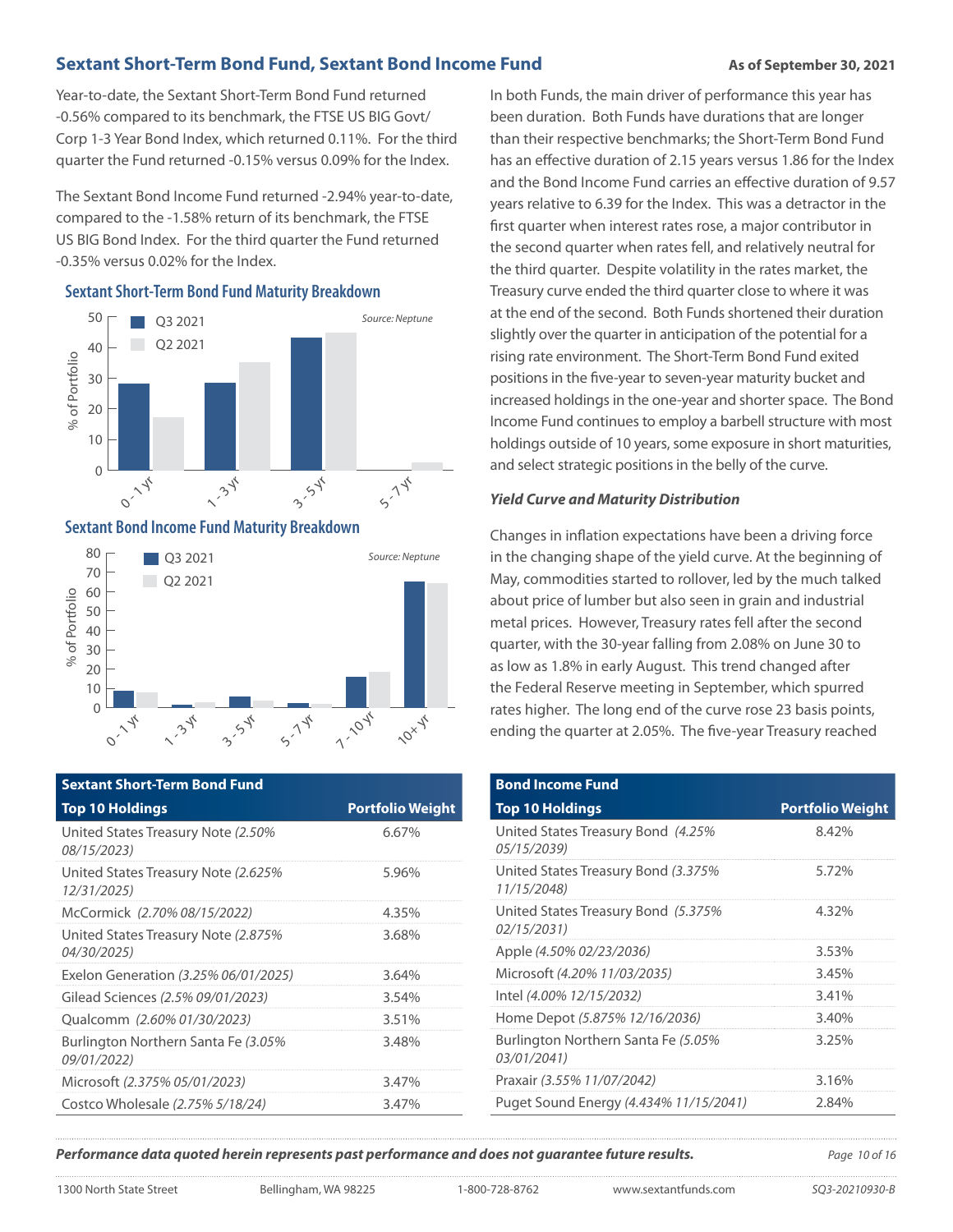# **Sextant Short-Term Bond Fund, Sextant Bond Income Fund** *Continued from page 10*

its highest levels since February of 2020, ending the quarter at 0.97%. The increase was largely driven by the Fed's message that it might begin the taper process in November combined with an increased outlook for inflation and rates for 2022.

### **US Treasury Yields**



Inflation expectations, as measured by the five-year breakeven, have trended upward toward their March highs, and toward their highs since 2008.<sup>2</sup> Higher oil prices and continued supply chain problems have added to investors' views that inflation will continue to be an issue. Global supply chain bottlenecks are expected to constrain manufacturing output and impact prices well into next year due to labor shortages, lockdowns in Asia, and increasingly complex shipping logistics.<sup>3</sup>

The best performing security in Sextant Bond Income Fund year-to-date was the 2045 Chubb Holdings position. The best performer in the third quarter was the 2026 position in UBS,

which has a very high 7.75% coupon, with income driving overall performance. The 2042 3.55% Linde bond saw the worst return for the third quarter.

In the Sextant Short-Term Bond Fund, the top performer yearto-date was the Teva bond. The top performer for the third quarter was the Swiss Re bond due to its high 7% coupon, shortening duration, and mitigating price movements with income. The lowest performing position for the third quarter was the 2025 Exelon Generation bond. Securities in the fouryear to five-year maturity range were most impacted by the increase in the five-year Treasury yields and proved to be an overall detractor for the portfolio.

The second half of 2021 reflects a market that is still feeling the ripples from the pandemic. COVID-19 has proved highly disruptive, and the Delta variant adds uncertainty on a global level. Inflation continues to be at the top of investors' minds as supply chain constraints and labor shortages could stunt growth while simultaneously raising prices.

With eviction and student loan payment moratoriums coming to an end and the workforce participation rate still well below pre-pandemic levels, there is the potential that savers will sit on their cash piles rather than stimulate the economy with consumption, having been scarred from the pandemic. As the dynamics of growth and inflation play out, we'll be actively collecting clues and positioning our sails to take advantage of the prevailing wind.

**Performance data quoted herein represents past performance and does not guarantee future results. Page 11 of 16**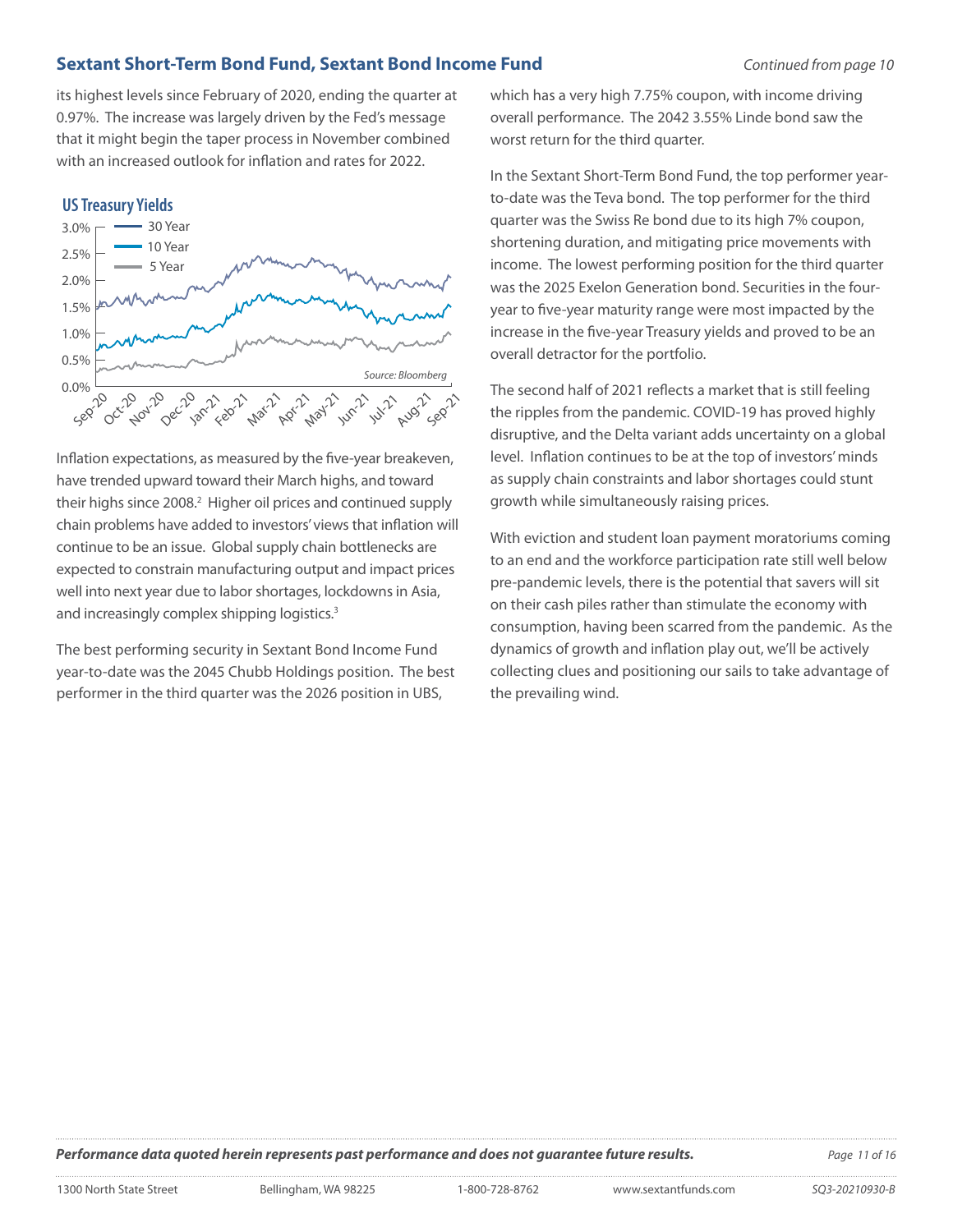# **Sextant Growth Fund** *Continued from page 6*

Stanley Black & Decker performed well through the first part of the year but struggled over the summer. China accounts for much of its production, and their zero-tolerance approach to pandemic safety measures has led to disruption, compounded by shipping difficulties and rising materials expenses. We still believe one outcome of the pandemic will be a buoyant home improvement market, given that one never knows when the next pandemic lockdown may occur.

Nike was a strong performer in the summer before tumbling in September on the back of a reduction in sales, entirely related to production and shipping disruptions due to the Delta variant. Vietnam, which accounts for ~50% of Nike's production, went on lockdown as coronavirus cases surged. At the same time, trans-Pacific shipping has slowed from 40 days to 80 days, primarily due to port congestion. After soaring last year, Amazon has taken a 2021 breather but remains the dominant player in e-commerce and cloud computing, both of which will only grow going forward. Gaming in general, and Take-Two specifically, have also experienced a disappointing post-pandemic hangover year, but we remain positive on the long-term outlook. The same is true of PayPal and Mastercard.

Among the Top 10 Holdings for the quarter, Starbucks returned while Stanley Black & Decker dropped out due to relative performance.

# **Sextant Global High Income Fund**

#### *Continued from page 8*

Another broad concern on the horizon involves a host of issues in China:

- President Xi Jinping is poised to stay in office for a third term after consolidating power beyond that of recent predecessors, with the threat of autocratic rule
- Continuing troubles in China's highly indebted and overheated property market threaten its finance sector and could weigh on global demand
- The country's growth is being challenged by its ambition to reduce its reliance on coal for electricity
- China's policing of speech and criticism from outside its own borders, particularly amid concerns about forced labor and other human rights abuses of the country's Uighur population, raises a dilemma for western companies that are eager to reach China's large economy while staying true to democratic principles and avoiding alienation of customers and stakeholders outside of China

The dramatic increase in the size of China's economy over the past three decades occurred in an atmosphere of détente and increasing participation in the global economy. However, it appears increasingly likely that China's role in the global economy will become a greater source of strain and instability moving forward.

# **Sextant Core Fund** *Continued from page 9*

Approximately 50% of the Fund's equity portion is valued below the 20.3x forward price-to-earnings market multiple. The Fund generally holds positions in companies with strong balance sheets; the average debt to market cap was 13.5% at quarter-end. Equity capital allocation remains near the 60% mandate level, and focus remains biased to value and income characteristics, with an emphasis on value.

# **Footnotes**

- *1 Gallant, Chris. Why People Say September is the Worst Month for Investing. Investopedia, September 30, 2021. https://www. investopedia.com/ask/answers/06/septworstmonth.asp*
- *2 The breakeven inflation rate represents a measure of expected inflation derived by subtracting the real yield of the inflation linked maturity curve from the yield of the closest nominal treasury maturity.*
- *3 Chuin-Wei Yap, William Boston, and Alistair MacDonald. Global Supply-Chain Problems Escalate, Threatening Economic Recovery. The Wall Street Journal. October 8, 2021. https://www. wsj.com/articles/supply-chain-issues-car-chip-shortage-covidmanufacturing-global-economy-11633713877*

**Performance data quoted herein represents past performance and does not guarantee future results.** Page 120616 Page 120616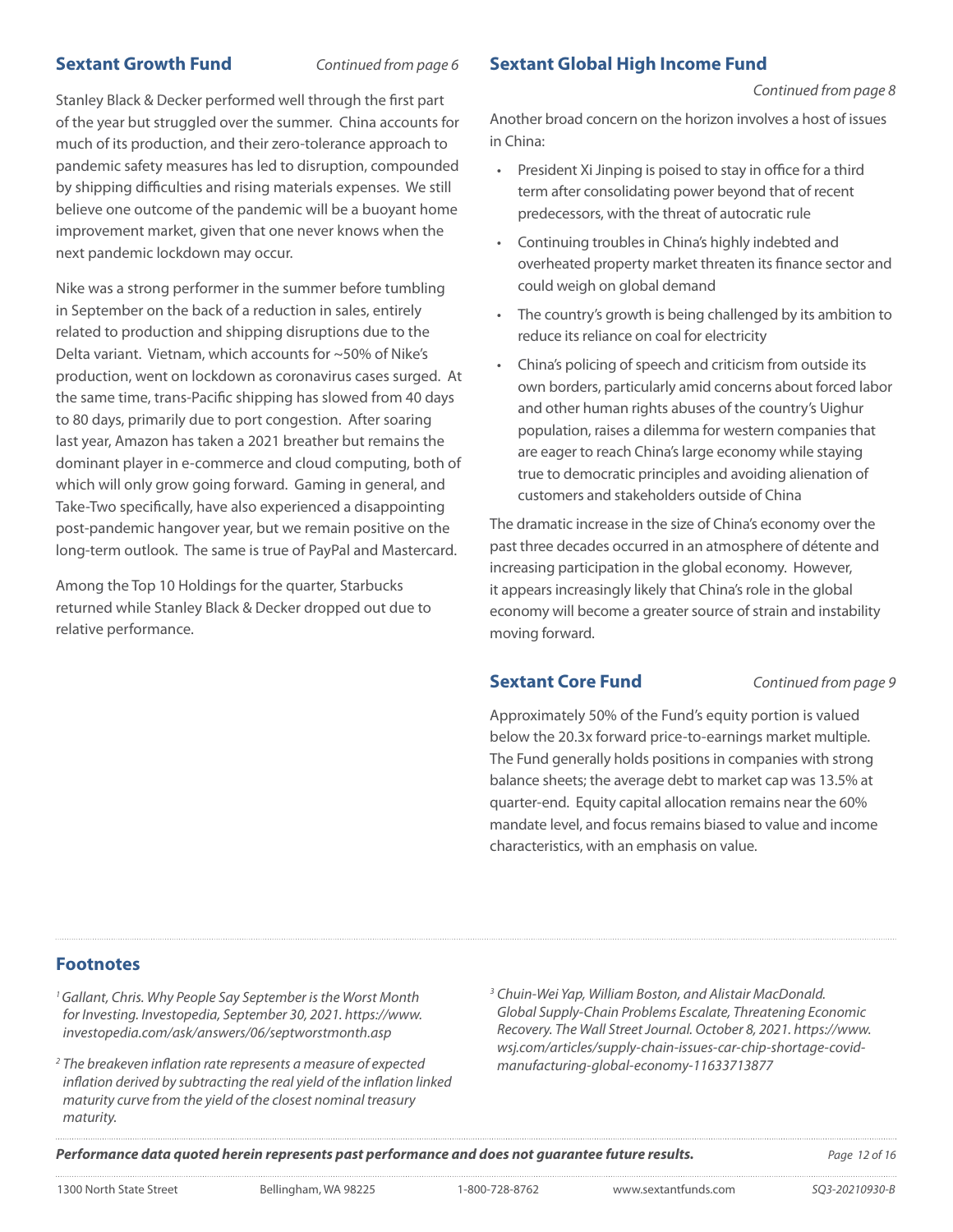# **Performance Summary Assumed Burner School September 30, 2021**

**Expense Ratio**<sup>A</sup>

| <b>Average Annual Total Returns (before taxes)</b>              | <b>YTD</b> | 1 Year   | 3 Year | 5 Year | 10 Year | 15 Year | Gross | Net   |
|-----------------------------------------------------------------|------------|----------|--------|--------|---------|---------|-------|-------|
| <b>Sextant Growth Fund Investor Shares (SSGFX)</b>              | 9.93%      | 19.10%   | 18.00% | 19.25% | 15.67%  | 10.06%  | 1.05% |       |
| <b>Sextant Growth Fund Z Shares (SGZFX)</b> <sup>8</sup>        | 10.13%     | 19.36%   | 18.30% | n/a    | n/a     | n/a     | 0.82% |       |
| S&P 500 Index                                                   | 15.92%     | 30.00%   | 15.95% | 16.89% | 16.62%  | 10.36%  | n/a   |       |
| Morningstar Large Growth Category                               | 12.40%     | 26.60%   | 19.75% | 20.68% | 17.93%  | 11.93%  | n/a   |       |
| <b>Sextant International Fund Investor Shares (SSIFX)</b>       | 11.41%     | 27.80%   | 14.10% | 13.71% | 8.78%   | 6.70%   | 0.83% |       |
| <b>Sextant International Fund Z Shares (SIFZX)</b> <sup>8</sup> | 11.54%     | 28.00%   | 14.35% | n/a    | n/a     | n/a     | 0.63% |       |
| <b>MSCI EAFE Index</b>                                          | 8.79%      | 26.29%   | 8.11%  | 9.32%  | 8.59%   | 4.58%   | n/a   |       |
| Morningstar Foreign Large Growth Category                       | 5.36%      | 20.30%   | 13.07% | 12.18% | 10.50%  | 5.90%   | n/a   |       |
| <b>Sextant Core Fund (SCORX)</b>                                | 4.41%      | 11.66%   | 8.61%  | 8.33%  | 7.16%   | n/a     | 0.88% |       |
| Dow Jones Moderate US Portfolio Index                           | 6.37%      | 18.19%   | 9.31%  | 8.95%  | 8.80%   | 6.76%   | n/a   |       |
| Morningstar Allocation - 50% to 70% Equity Category             | 8.91%      | 20.04%   | 9.65%  | 9.52%  | 9.52%   | 6.80%   | n/a   |       |
| <b>Sextant Global High Income Fund (SGHIX)<sup>C</sup></b>      | 7.64%      | 16.90%   | 3.79%  | 5.86%  | n/a     | n/a     | 0.70% | 0.55% |
| S&P Global 1200 Index                                           | 12.49%     | 28.46%   | 13.19% | 14.11% | 13.10%  | 8.01%   | n/a   |       |
| Bloomberg Barclays Global High Yield Corp Index                 | 2.40%      | 9.76%    | 6.34%  | 6.10%  | 7.04%   | 7.04%   | n/a   |       |
| Morningstar World Allocation Category                           | 7.07%      | 18.41%   | 6.93%  | 7.07%  | 6.96%   | 5.70%   | n/a   |       |
| <b>Sextant Short-Term Bond Fund (STBFX)</b>                     | $-0.56%$   | $-0.39%$ | 2.54%  | 1.61%  | 1.33%   | 2.24%   | 0.90% | 0.60% |
| FTSE USBIG Govt/Corp 1-3 Year Index                             | 0.11%      | 0.32%    | 2.86%  | 1.88%  | 1.44%   | 2.33%   | n/a   |       |
| Morningstar Short-Term Bond Category                            | 0.50%      | 1.63%    | 3.40%  | 2.39%  | 2.10%   | 2.77%   | n/a   |       |
| <b>Sextant Bond Income Fund (SBIFX)</b>                         | $-2.94%$   | $-2.40%$ | 5.57%  | 3.04%  | 3.30%   | 4.16%   | 0.63% | 0.48% |
| FTSE US Broad Investment-Grade Bond Index                       | $-1.58%$   | $-0.82%$ | 5.45%  | 3.00%  | 3.04%   | 4.25%   | n/a   |       |
| Morningstar Long-Term Bond Category                             | $-2.48%$   | 0.92%    | 9.93%  | 5.66%  | 6.14%   | 6.83%   | n/a   |       |

*Performance data quoted represents past performance, is before any taxes payable by shareowners, and is no guarantee of future results. Current performance may be higher or lower than that stated herein. Performance current to the most recent month-end is available by calling toll-free 1-800-728-8762 or visiting www.sextantfunds.com. Average annual total returns are historical and include change in share value as well as reinvestment of dividends and capital gains, if any. The* 

*investment return and principal value of an investment will fluctuate so that an investor's shares, when redeemed, may be worth more or less than their original cost. Shares of a Fund may only be offered for sale through the Fund's prospectus or summary prospectus.*

- *A By regulation, expense ratios shown are as stated in a Fund's most recent prospectus or summary prospectus, dated March 30, 2021, and incorporate results from the fiscal year ended November 30, 2020. Higher expense ratios may indicate higher returns relative to a Fund's benchmark. The adviser has voluntarily capped actual expenses of Sextant Global High Income at 0.75%, Sextant Short-Term Bond at 0.60% and actual expenses of Sextant Bond Income at 0.65% through March 31, 2022.*
- *B* Z Shares of Sextant Growth and Sextant International Funds began *operations June 2, 2017.*
- *C Sextant Global High Income Fund began operations March 30, 2012. Its annualized since inception return as of September 30, 2021 is 4.99%.*

*The S&P 500 Index is an index comprised of 500 widely held common stocks considered to be representative of the US stock market in general. The NASDAQ Composite Index measures the performance of more than 5,000 US and non-US companies traded "over the counter" through NASDAQ. The MSCI EAFE Index is an international index focused on Europe, Australasia, and the Far East. The MSCI ACWI Index, produced by Morgan Stanley Capital International, measures equity market performance throughout the world. The S&P Global 1200 Index is a global stock market index covering nearly 70% of the world's equity markets. The Bloomberg Barclays Global High Yield Corporate Bond Index is a rules-based, market-value weighted index engineered to measure the non-investment grade, fixed-rate, taxable, global corporate bond market. The Dow Jones Moderate Portfolio Index is a broad-based index of stock and bond prices. The FTSE Gov./Corp. Investment Grade Index 1-3 Years is a broad-based index of shorter-term investment-grade US government and corporate bond prices. The FTSE US Broad Investment-Grade Bond Index is a broad-based index of medium and long-term investment-grade bond prices. When available, Saturna uses total return components of indices mentioned. Investors cannot invest directly in the indices.*

*A Fund's 30-Day Yield, sometimes referred to as standardized yield, current yield, or SEC yield, is based on methods of computation prescribed in SEC Form N-1A. Calculated by dividing the net investment income per share during the preceding 30 days by the net asset value per share on the last day of the period, the 30-Day Yield provides an estimate of a Fund's investment income rate, but may not equal the actual income distribution rate.*

**Performance data quoted herein represents past performance and does not guarantee future results.** Page 13 of 16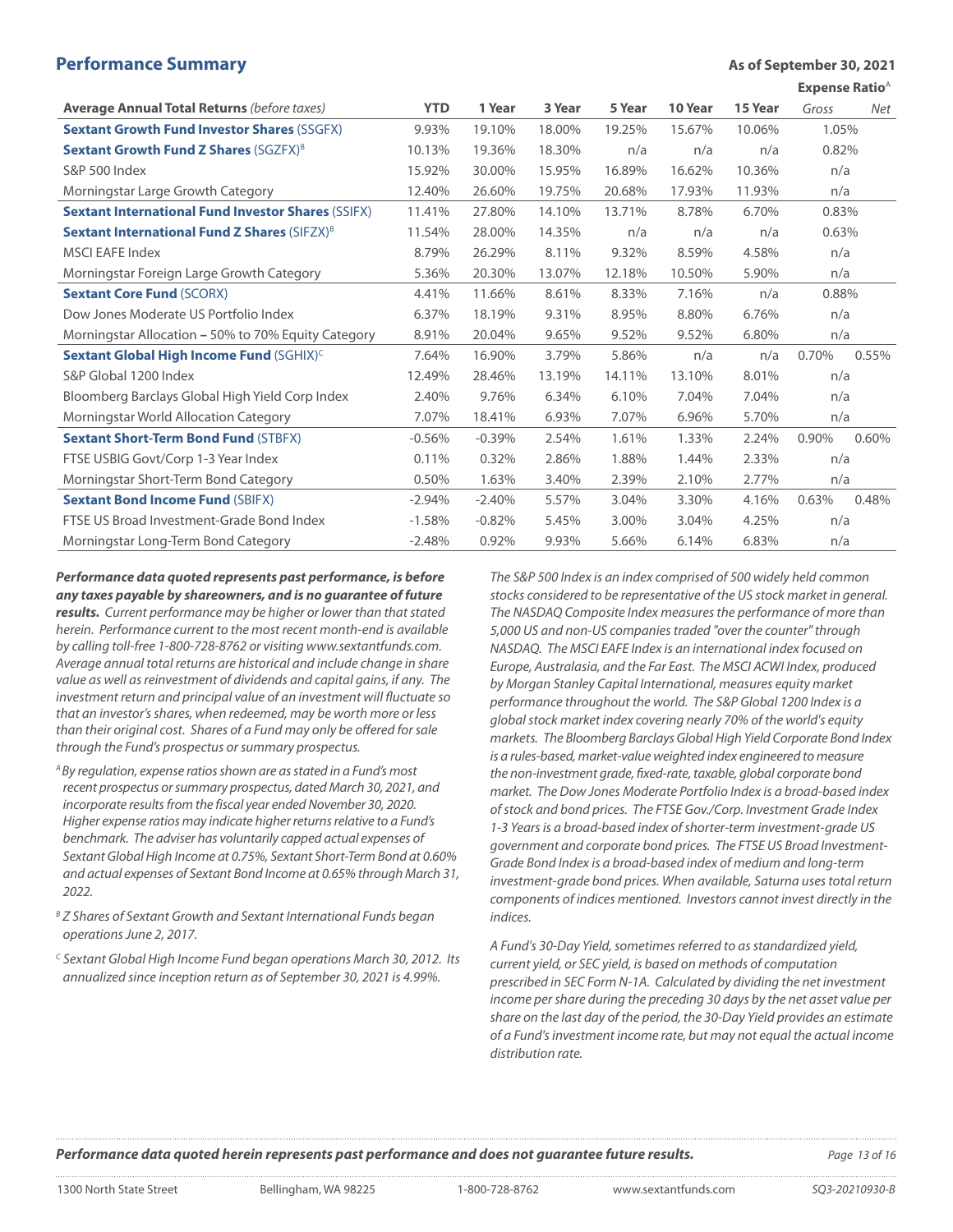| <b>Performance Summary</b>                                    |            |        |            | As of September 30, 2021 |         |  |
|---------------------------------------------------------------|------------|--------|------------|--------------------------|---------|--|
| Morningstar Ratings™ <sup>A</sup>                             | Overall    | 1 Year | 3 Year     | 5 Year                   | 10 Year |  |
| Sextant Growth Fund - "Large Growth" Category                 |            |        |            |                          |         |  |
| <b>Investor Shares (SSGFX)</b>                                | ***        | n/a    | ***        | ***                      | **      |  |
| % Rank in Category                                            | n/a        | 96     | 67         | 63                       | 85      |  |
| <b>Z Shares (SGZFX)</b>                                       | ***        | n/a    | ***        | ***                      | ☆☆      |  |
| % Rank in Category                                            | n/a        | 95     | 63         | 60                       | 84      |  |
| Number of Funds in Category                                   | 1,133      | 1,235  | 1,133      | 1,024                    | 762     |  |
| Sextant International Fund - "Foreign Large Growth" Category  |            |        |            |                          |         |  |
| <b>Investor Shares (SSIFX)</b>                                | ***        | n/a    | ***        | ****                     | **      |  |
| % Rank in Category                                            | n/a        | 10     | 33         | 26                       | 87      |  |
| <b>Z Shares (SIFZX)</b>                                       | ****       | n/a    | ****       | ****                     | ☆☆      |  |
| % Rank in Category                                            | n/a        | 10     | 29         | 21                       | 85      |  |
| Number of Funds in Category                                   | 383        | 439    | 383        | 322                      | 221     |  |
| Sextant Core Fund - "Allocation - 50% to 70% Equity" Category |            |        |            |                          |         |  |
| (SCORX)                                                       | **         | n/a    | ***        | $\star\star$             | **      |  |
| % Rank in Category                                            | n/a        | 98     | 71         | 80                       | 91      |  |
| Number of Funds in Category                                   | 653        | 689    | 653        | 596                      | 427     |  |
| Sextant Global High Income Fund - "World Allocation" Category |            |        |            |                          |         |  |
| (SGHIX)                                                       | **         | n/a    | **         | **                       | n/a     |  |
| % Rank in Category                                            | n/a        | 60     | 88         | 74                       | n/a     |  |
| Number of Funds in Category                                   | 417        | 459    | 417        | 361                      | n/a     |  |
| Sextant Short-Term Bond Fund - "Short-Term Bond" Category     |            |        |            |                          |         |  |
| (STBFX)                                                       | **         | n/a    | **         | **                       | **      |  |
| % Rank in Category                                            | n/a        | 93     | 88         | 89                       | 89      |  |
| Number of Eunde in Catogony                                   | $E E \cap$ | 602    | $E E \cap$ | AOC                      | 210     |  |

| <b>NUTTIVEL OF FUTION IT CALCUOLY</b>                | occ | oup | ור ר | 40. | 3 I O |  |  |
|------------------------------------------------------|-----|-----|------|-----|-------|--|--|
|                                                      |     |     |      |     |       |  |  |
| Sextant Bond Income Fund - "Long-Term Bond" Category |     |     |      |     |       |  |  |
| (SBIFX)                                              |     | n/a |      |     |       |  |  |
| % Rank in Category                                   | n/a | 94  | 100  |     | 100   |  |  |
| Number of Funds in Category                          |     | 34  |      |     |       |  |  |

*© 2021 Morningstar®. All rights reserved. Morningstar, Inc. is an independent fund performance monitor. The information contained herein: (1) is proprietary to Morningstar and/or its content providers; (2) may not be copied or distributed; and (3) is not warranted to be accurate, complete, or timely. Neither Morningstar nor its content providers are responsible for any damages or losses arising from any use of this information.*

*<sup>A</sup> Morningstar Ratings™ ("Star Ratings") are as of September 30, 2021. The Morningstar Rating™ for funds, or "star rating", is calculated for managed products (including mutual funds, variable annuity and variable life subaccounts, exchange-traded funds, closed-end funds, and separate accounts) with at least a three-year history. Exchange-traded funds and open-ended mutual funds are considered a single population for comparative purposes. It is calculated based on a Morningstar Risk-Adjusted Return measure that accounts for variation in a managed product's monthly excess performance (not including the effects of sales charges, loads, and redemption fees), placing more emphasis on downward variations and rewarding consistent performance. The top 10% of products in each product category receive 5 stars, the next 22.5% receive 4 stars, the next 35% receive 3 stars, the next 22.5% receive 2 stars, and the bottom 10% receive 1 star. The Overall Morningstar Rating for a managed product is derived from a weighted average of the performance figures associated with its three-, five-, and 10-year (if applicable) Morningstar Rating metrics. The weights are: 100% three-year rating for 36-59 months of total returns, 60% five-year rating/40% three-year rating for 60-119 months of total returns, and 50% 10-year rating/30% five-year rating/20% three-year rating for 120 or more months of total returns. While the 10-year overall star rating formula seems to give the most weight to the 10-year period, the most recent three-year period actually has the greatest impact because it is included in all three rating periods.*

*% Rank in Category is the fund's percentile rank for the specified time period relative to all funds that have the same Morningstar category. The highest (or most favorable) percentile rank is 1 and the lowest (or least favorable) percentile rank is 100. The topperforming fund in a category will always receive a rank of 1. Percentile ranks within categories are most useful in those categories that have a large number of funds.*

*Unshaded stars indicate extended performance. Extended performance is an estimate based on the performance of a Fund's oldest share class, adjusted for fees.*

*The Sextant Growth and Sextant International Funds offer two share classes – Investor Shares and Z Shares, each of which has different expense structures.* 

#### **Performance data quoted herein represents past performance and does not guarantee future results.** Page 14 of 16 16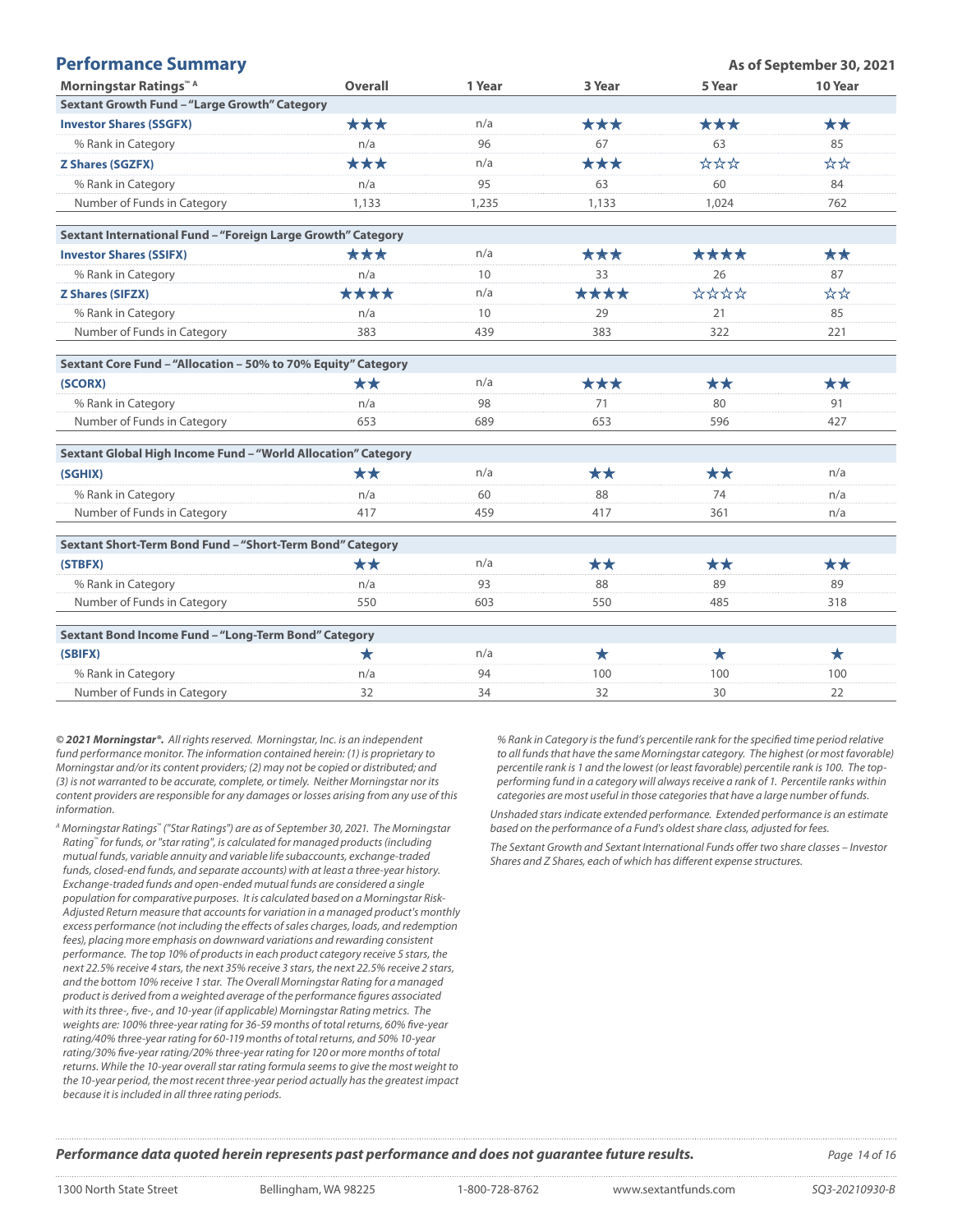# **About The Authors**



**Scott Klimo** CFA®

Vice President and Chief Investment Officer

#### **Sextant Growth**, Portfolio Manager

Scott Klimo CFA, Chief Investment Officer and Portfolio Manager, joined Saturna Capital in May 2012. He received his BA in Asian Studies from Hamilton College in Clinton, NY and also attended the Chinese University of Hong Kong and the Mandarin Training Center in Taipei, Taiwan. Mr. Klimo has over 30 years' experience in the financial industry with the first several years of his career spent living and working in a variety of Asian countries and the past 20 years working as a senior analyst, research director, and portfolio manager covering global equities. Mr. Klimo is a Chartered Financial Analyst® (CFA) charterholder. He is a supporter of various environmental organizations and served for several years on the Board of Directors of the Marin County Bicycle Coalition.



#### **Sextant Global High Income, Sextant Core**, Portfolio Manager

Bryce Fegley MS, CFA, CIPM, Senior Investment Analyst, joined Saturna Capital in 2001 and worked in brokerage/trading and later as an investment analyst. Beginning in 2010, he spent two years as President of our Malaysian subsidiary, Saturna Sdn Bhd, directing its research and fund management operations. In 2012 he returned to Saturna Capital headquarters. Prior to joining Saturna, Mr. Fegley worked in brokerage operations in Seattle from 1997-2000. Originally from upstate New York, he earned a BA in English Literature from the University of Colorado at Boulder. Mr. Fegley earned an MS in Computational Finance and Risk Management from the University of Washington in December 2017. His volunteer activities include a board role with the Whatcom Family YMCA.



# **Christopher E. Paul** MBA, CFA®

#### **Sextant Core, Sextant International**, Portfolio Manager

Christopher E. Paul MBA, CFA, Senior Investment Analyst, joined Saturna Capital in August 2016. He earned an MBA Finance from New York University and a BS in Computer Science from Syracuse University. His experience includes research and management positions at asset management firms and investment banks, as well as finance and operations roles at technology companies.



# Patrick Drum MBA, CFA®, CFP®

**Sextant Global High Income** Deputy Portfolio Manager

Patrick T. Drum, MBA, CFA, CFP, Research Analyst and Portfolio Manager, joined Saturna Capital in October 2014. He is a former select member of the United Nations Principles for Responsible Investment (UNPRI) Fixed Income Outreach Subcommittee and a former adjunct professor of finance at Pinchot University, formerly known as Bainbridge Graduate Institute (BGI). Mr. Drum has over 10 years of experience integrating ESG considerations into fixed-income portfolio management. He holds a BA in economics from Western Washington University and an MBA from Seattle University Albers School of Business. He is a Chartered Financial Analyst Charterholder® (CFA) and a Certified Financial Planner®. Mr. Drum has more than 20 years of investment experience in serving institutions and private clients.



### **Elizabeth Alm** CFA®

#### **Sextant Bond Income**, Portfolio Manager

Elizabeth Alm CFA, Senior Investment Analyst, joined Saturna Capital in April of 2018. Originally from Connecticut, she graduated from New York University with degrees in Economics and Anthropology including field work completed in Luxor, Egypt. Prior to joining Saturna, Ms. Alm spent 11 years at Wells Fargo Asset Management as a senior research analyst focusing on high-yield municipal bonds. As part of her previous role, she also worked on the management of several municipal SMA strategies. Ms. Alm is a Chartered Financial Analyst (CFA) charterholder.



# **Levi Stewart Zurbrugg** MBA, CFA®, CPA®

#### **Sextant Short-Term Bond**, Portfolio Manager

Levi Stewart Zurbrugg MBA, CFA, CPA, Senior Investment Analyst, joined Saturna in June 2019. He graduated from Western Washington University with a BA in Business Administration and has an MBA from the University of Washington's Foster School of Business. Prior to Saturna, Mr. Stewart Zurbrugg worked at the Sustainability Accounting Standards Board as a Sector Analyst for the Consumer Staples sector. He is a Certified Public Accountant and is currently a Level III candidate in the Chartered Financial Analyst (CFA) program.

**Performance data quoted herein represents past performance and does not guarantee future results.** Page 15 of 16 16